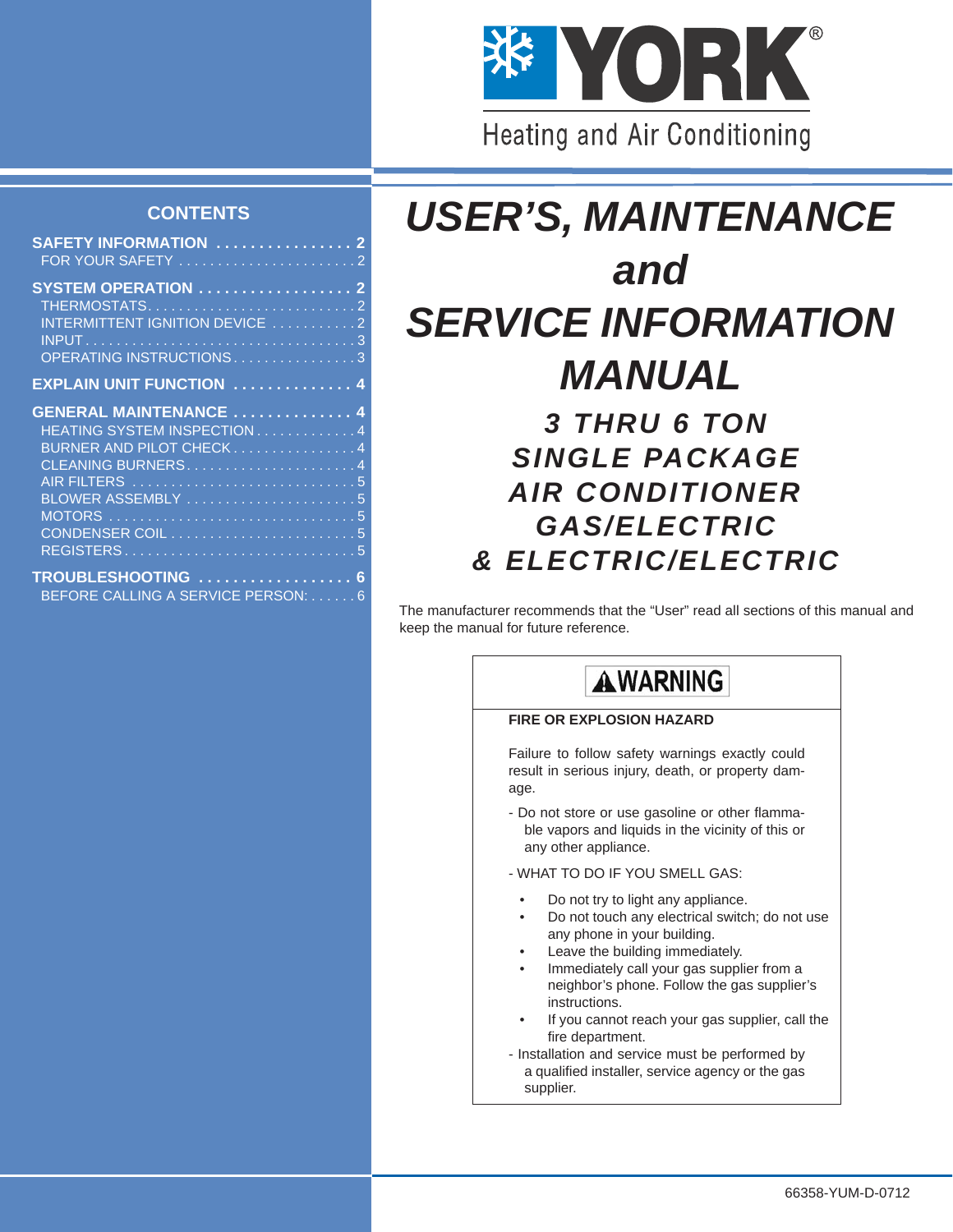### <span id="page-1-0"></span>**SAFETY INFORMATION**

### <span id="page-1-2"></span>**FOR YOUR SAFETY**

- Make sure that the furnace area is clear and free of combustible materials, gasoline and other flammable vapors and liquids.
- Be sure the furnace is free and clear of insulating material. Examine the furnace area after installation of the furnace or the installation of additional insulation. Some types of insulation are combustible.
- For proper operation of this furnace, air for combustion and ventilation is required. Make sure that these openings are not obstructed.
- For lighting or shutting down this furnace, refer to the lighting instructions provided adjacent to the burners and also located in this manual.
- A blocked vent roll-out switch is provided in the burner compartment. This switch is a manual reset. If the furnace fails to operate, contact a qualified service technician.
- Should the gas supply fail to shut off or if overheating occurs, shut off the gas valve to the furnace before shutting off the electrical supply. Then call a qualified service technician.
- Do not use this furnace if any part has been under water. A flood-damaged furnace is extremely dangerous. Attempts to use the furnace can result in fire or explosion. A qualified service technician should be contacted to inspect the furnace and to replace all gas controls, control system parts, electrical parts that have been wet or the furnace if deemed necessary.
- Determine the integrity of the installation regarding the flue gas vent, the return and supply air duct. Confirm the equipment is well supported and there are no signs of deterioration. The manufacturer recommends that main burner, ignition device and controls are inspected by a qualified service technician before each heating season.

## <span id="page-1-1"></span> **SYSTEM OPERATION**

### <span id="page-1-3"></span>**THERMOSTATS**

Set your thermostat for either heating or cooling then set it for the desired temperature. DO NOT MOVE THE THERMO-STAT RAPIDLY ON AND OFF, OR BACK AND FORTH FROM HEAT TO COOL. THIS COULD DAMAGE YOUR EQUIPMENT.

Always allow at least 5 minutes between changes. Find the temperature that is most comfortable to you, and then LEAVE YOUR THERMOSTAT ALONE. (Exception is for night or vacation "set back" to conserve energy).

Manually moving the thermostat up or down will not speed up temperature changes in your rooms. This only causes the thermostat switch to function at your command rather than responding to room temperature.

Heat generated by devices other than the furnace may interfere with thermostat performance. Therefore, lamps, radios, television sets, etc. should not be placed near the thermostat.





### <span id="page-1-4"></span>**INTERMITTENT IGNITION DEVICE**

Your unit is equipped with a cycling pilot burner. It has a Pilot Relight control designed to automatically light the pilot burner each time the thermostat "calls" for heat.



This furnace is equipped with an intermittent pilot and automatic re-ignition system. **Do Not** attempt to manually relight the pilot. Personal injury could result.

When the thermostat calls for heat, pilot gas is supplied and at the same time, sparking occurs to light the pilot gas. With the pilot lit, the flame sensor rod closes a circuit to the ignitor control which then opens the gas valve to admit main burner gas.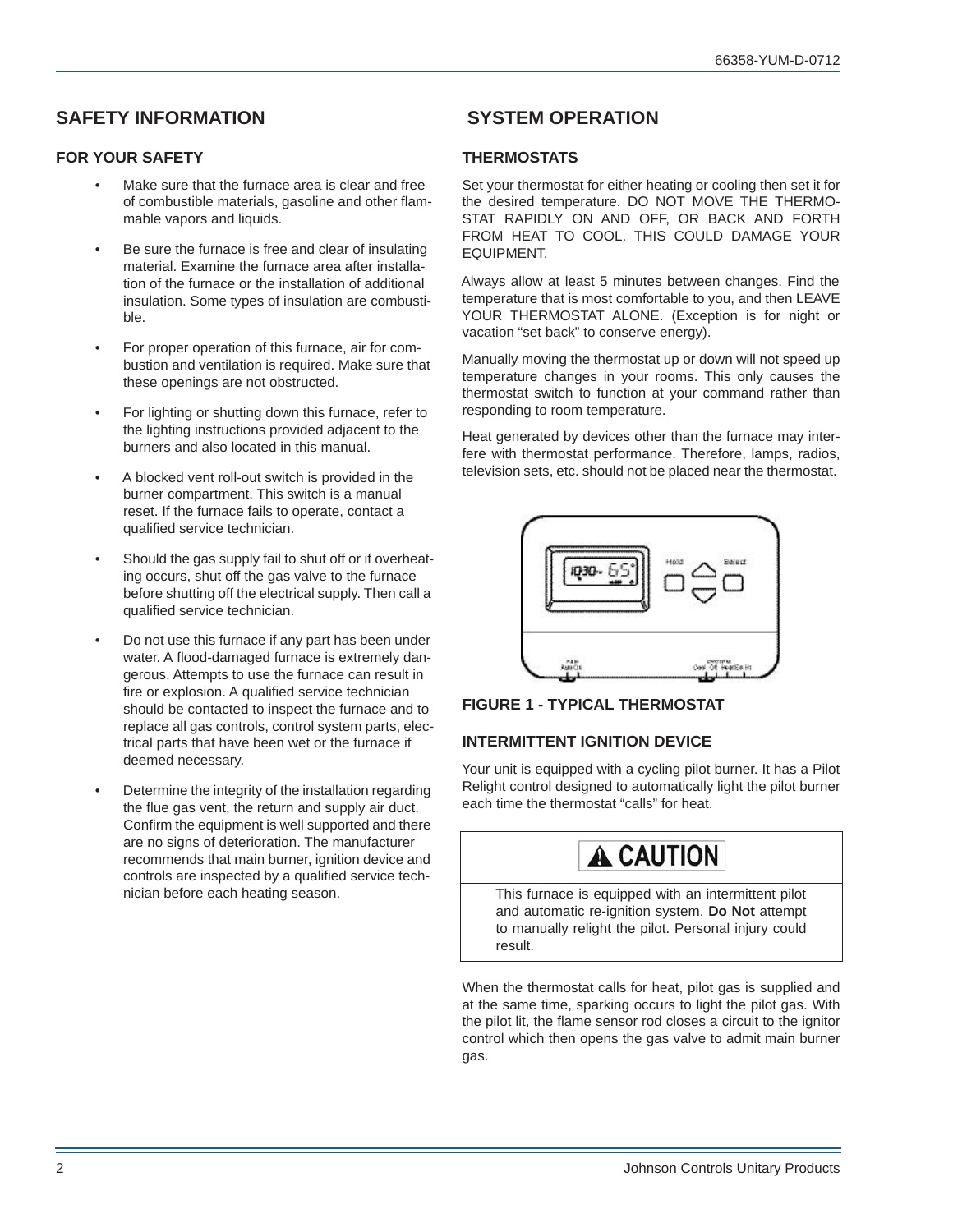When the room thermostat is satisfied, the electrical circuit to the gas valve is opened, closing off both main burner and pilot gas simultaneously. If the pilot burner should fail to light, contact your heating contractor or gas utility for service to insure that proper operating conditions are restored.

### <span id="page-2-0"></span>**INPUT**

The correct heat capacity of the furnace is regulated by the burner orifices and the gas pressure. The proper orifices are furnished but the gas pressure regulator must be adjusted by the installer or gas utility service technician.

### <span id="page-2-1"></span>**OPERATING INSTRUCTIONS**

#### TO SHUT DOWN THE FURNACE:

- 1. Close the main gas shutoff valve(s).
- 2. Turn off the electric power supply.

#### TO LIGHT THE FURNACE:

- 1. Do not attempt to light manually.
- 2. Open the main gas shutoff valve(s).
- 3. Adjust the set point of the room thermostat above the temperature in the space.
- 4. Turn on the electric power supply.
- 5. The draft fan will operate. After an adequate purge time, the electric spark igniter will light the burners.

6. The burners will extinguish and relight automatically upon the demand of the room thermostat.

#### VENT SAFETY SYSTEM:

This gas furnace is equipped with an automatic reset high temperature sensor or rollout switch which in the unlikely event of a sustained main burner flame rollout will shut off the flow of gas by closing the main gas valve. The ignition modules will also be disabled, preventing the flow of gas to the valves. The switch is located inside the gas heat access panel above the burner inlet. Flame rollout can be caused by blockage of the power vent system, improper gas pressure or adjustment. If this event occurs the furnace will not operate properly, gas supply to the furnace should be shut off and no attempt should be made to place the furnace in operation. The system should be inspected by a qualified service technician. Refer to Figure 2 for a typical installation.

#### 100% SHUT OFF:

The ignition modules are designed for 100% shut-off. If the furnace fails to ignite within 85 seconds after a call for heat, the flow of gas (including pilot) will be shut off and the ignition module will lock out. The module can be reset by:

- A. Turning the system switch on the room thermostat to the "OFF" position and back to the "HEAT" position.
- B. Decreasing the set point of the room thermostat below the temperature in the conditioned space and returning it to its original setting.
- C. Opening and closing the unit's main disconnect switch.



**FIGURE 2 - TYPICAL INSTALLATION**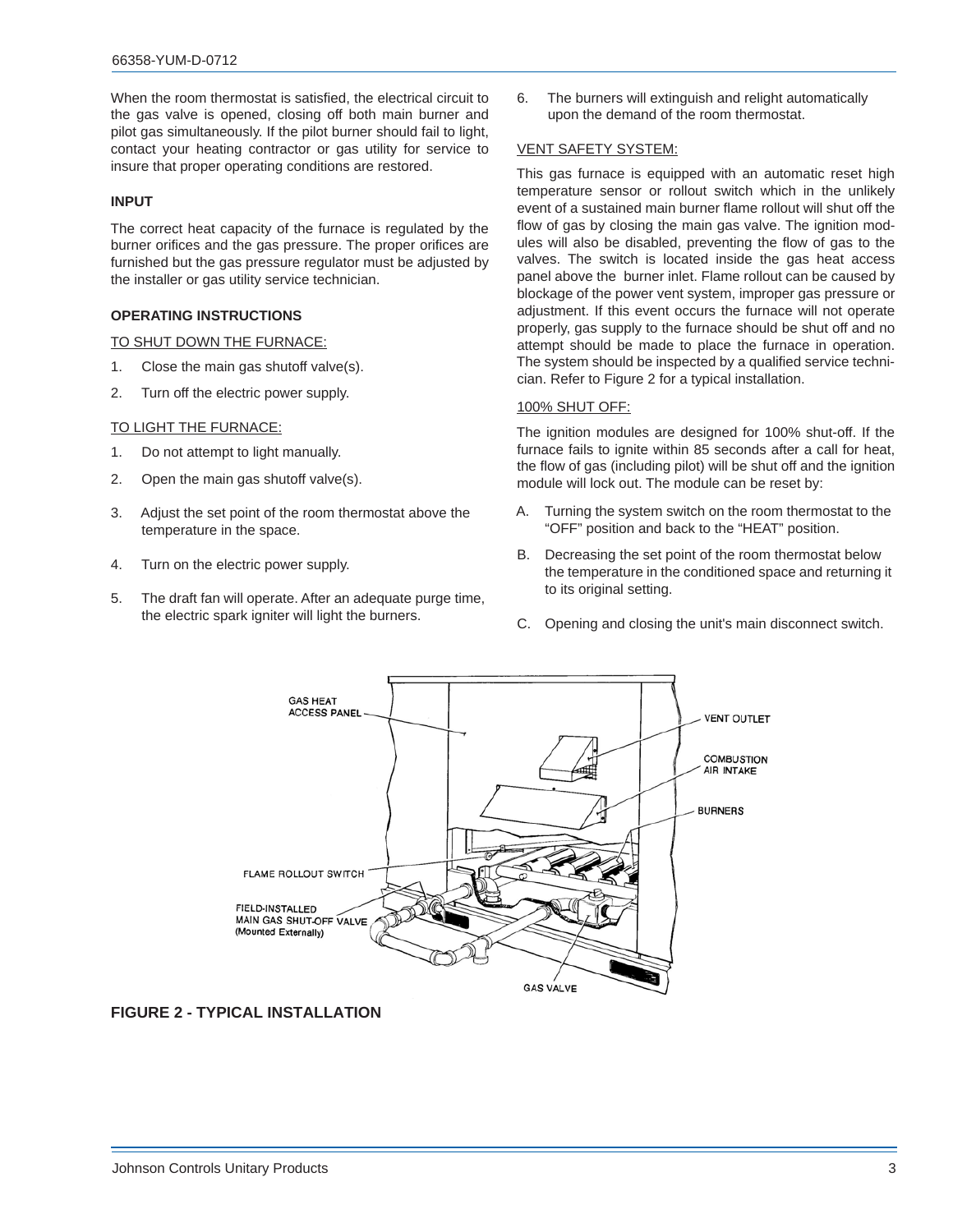If the furnace continues to lock out, a qualified service technician should be called to determine the cause of the problem.

# **AWARNING**

#### **ELECTRICAL SHOCK, FIRE OR EXPLOSION HAZARD**

Failure to follow safety warnings exactly could result in dangerous operation, serious injury, death or property damage.

Improper servicing could result in dangerous operation, serious injury, death or property damage.

- Before servicing, disconnect all electrical power to furnace.
- When servicing controls, label all wires prior to disconnecting. Reconnect wires correctly.
- Verify proper operation after servicing.

# **AWARNING**

Prior to any of the following maintenance procedures, shut off all power to the unit, to avoid personal injury.

# <span id="page-3-0"></span>**EXPLAIN UNIT FUNCTION**

When the system is functioning properly, show the owner the location of all disconnect switches and the thermostat. Explain how to start and stop the unit and how to adjust temperature settings within the limitations of the system. Advise that the flue exhaust hood surface and the immediate area will experience high temperatures during the heating cycle, and that all unauthorized personnel and debris must be kept away from this area.

### <span id="page-3-1"></span>**GENERAL MAINTENANCE**

In order to insure long and trouble free service from your system, we recommend periodic inspection, cleaning, lubrication and adjustment by your installing Dealer/Contractor. Be sure to ask about this service. For those who prefer to do-it-yourself, please follow the instructions listed below to care for your system.

Snow or debris should not be allowed to accumulate in or around the unit. Do not permit overhanging structures or shrubs to obstruct outdoor air discharge, combustion air inlets or vent outlets on your unit. These provide air for combustion and ventilation. Adequate air is important to the safe and proper operation of the unit.

### <span id="page-3-2"></span>**HEATING SYSTEM INSPECTION**

It is the owner's responsibility to insure that an annual inspection of the entire heating portion of the unit is made by a qualified service technician. This should include inspection of the burner, heating element and flue for any corrosion or soot accumulation which may require cleaning and also checking of burner and controls for proper operation.

In addition, at least once during the heating season, the owner shall make a visual inspection of the flue outlet for evidence of black soot or blockage of flue outlet by leaves or other debris. If any soot is found, it is recommended a qualified service technician be called immediately. If any blockage is found, it must be cleared immediately.

Check for obvious signs of deterioration of the unit. Check that the return and supply ducts attached to the unit are sound and air tight. Check that the unit's physical support, concrete slab or roof curb, is sound and not in need of repair. Make sure there are no gaps between the roof curb and the unit where rain could leak into the building.

Start the furnace. The vent motor should start, the igniter will start to spark and ignite the pilot flame. After a short delay the main burner should ignite. If it does not, contact a qualified service technician for assistance. Check the appearance of the main burner flame. Adjust burner shutters so no yellow flame is observed in the heat exchanger tubes. (See Figure 3.) If flame adjustment cannot be made, obtain the assistance of a qualified service technician and refer to the PILOT CHECKOUT and BURNER AIR SHUTTER ADJUSTMENT sections in the UNIT INSTALLATION INSTRUCTION.



### **FIGURE 3 - TYPICAL FLAME APPEARANCE**

### <span id="page-3-3"></span>**BURNER AND PILOT CHECK**

Periodically (at least annually at the beginning of each heating season) make a visual check of the pilot and main burner flame. If necessary, adjust main burner primary air shutters to give a distinct, sharp blue flame as explained under BURNER AIR SHUTTER ADJUSTMENT. If it is not possible to adjust for the proper flame, the burners may need cleaning.

### <span id="page-3-4"></span>**CLEANING BURNERS**

Remove them from the furnace as explained in BURNER INSTRUCTIONS section in the Unit Installation Instructions. Clean burners with wire brush and vacuum as needed.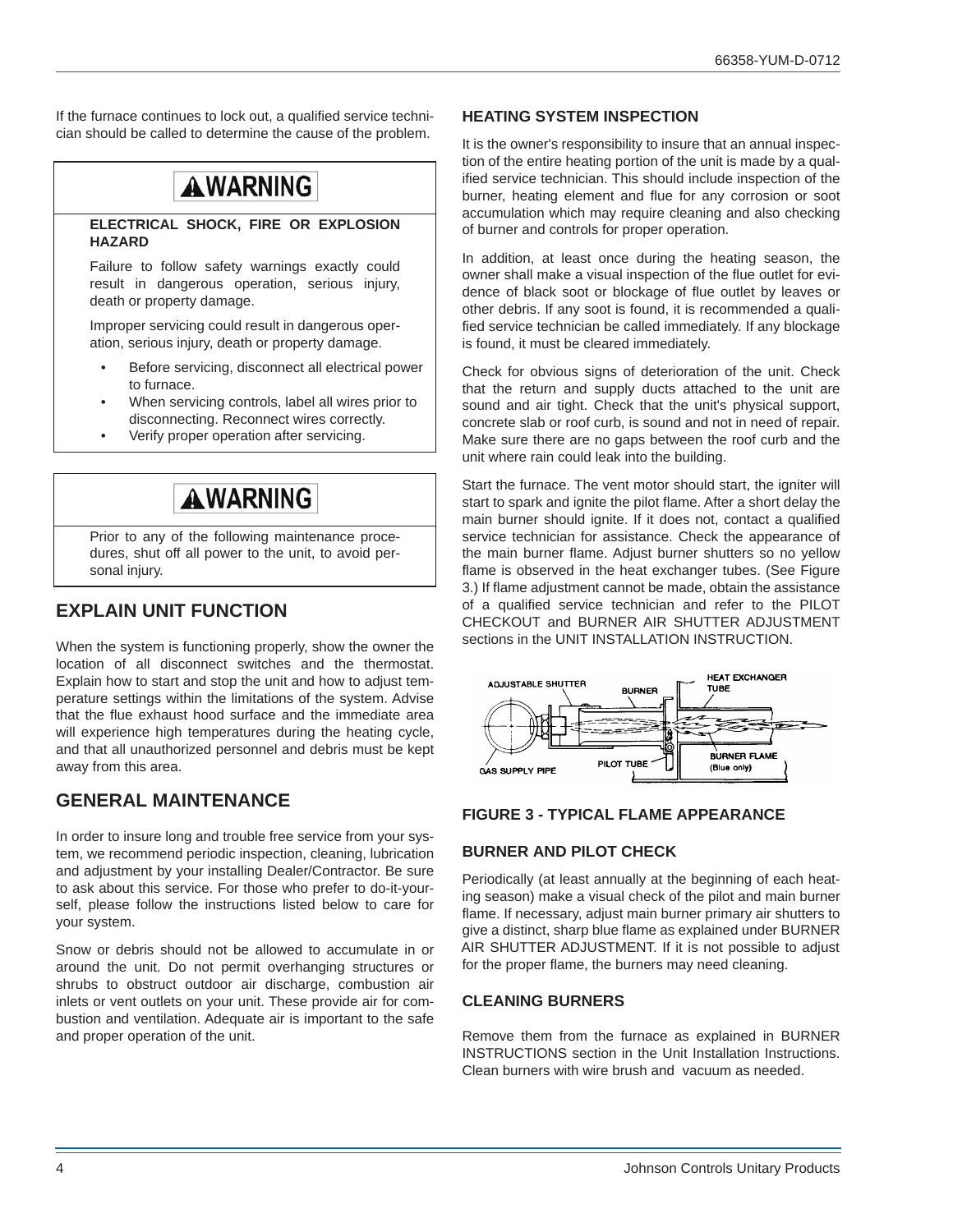### <span id="page-4-0"></span>**AIR FILTERS**

Units up through 125 MBH input (3-6 Ton) are shipped with 1" throwaway type air filters. The filter racks on 3-6 ton units will receive 1" or 2" filters. Filters can also be installed in the building at a suitable return air location if an economizer or outside air accessory is not used. Filters must always be used. They should be inspected once a month and thoroughly cleaned or replaced if it appears they are beginning to accumulate excessive dirt. Filter sizes and quantities are shown in the following table.

| <b>THROWAWAY</b><br><b>FILTER</b><br><b>SIZES</b><br>(Inches) | <b>QUANTITY</b><br><b>PER</b><br><b>UNIT</b><br>(Nom, Tons)<br>$3 - 6$ TON |
|---------------------------------------------------------------|----------------------------------------------------------------------------|
| $14 \times 20$                                                | 2                                                                          |
| $14 \times 25$                                                |                                                                            |

To install the filters, remove the filter access panel located to the left of the condensate drain connection as shown in Figure 5.

**NOTE:** Filters must be installed with "Air Flow" arrows pointing inward -- toward the indoor coil. In the event the spacers in the filter section are removed, they must be reinstalled in their original position.

Slide filters all the way into the filter racks provided. When more than one filter in a filter rack is required, they must butt each other when sliding into position. Replace the filter access panel.



### **FIGURE 4 - END VIEW LESS FILTER ACCESS PANEL**

### <span id="page-4-1"></span>**BLOWER ASSEMBLY**

Even with good filters properly in place, blower wheels and motors will become dust laden after many months of operation. The entire blower assembly should be inspected annually. If the motor and wheel are heavily coated with dust, they can be brushed and cleaned with a vacuum cleaner.

These units are supplied with blower shaft bearings that do not require maintenance but may be relubricated if desired. Every three years, using a low pressure grease gun, pump grease into the bearing grease fitting until grease just begins to show at the seals. Do not over lubricate. Use any lithium base grease recommended for ball bearing service.

# **AWARNING**

Perform all maintenance operations on the blower motor with electric power disconnected from the unit. Do not attempt to lubricate bearings with the unit in operation.

### <span id="page-4-2"></span>**MOTORS**

Outdoor fan motors are permanently lubricated and require no maintenance.

Ventor motor is factory lubricated for an estimated 10 year life.

Indoor Blower Motor and Drive - The indoor blower motor features ball bearings that do not require periodic lubrication. Periodic lubrication of the motor and bearings can extend the life of components but is optional.

If desired, every three years, using a low pressure grease gun, pump grease into the bearing grease fitting until grease just begins to show at the seals. Do not over lubricate. Use any lithium base grease recommended for ball bearing service.

### <span id="page-4-3"></span>**CONDENSER COIL**

An annual check and cleaning, if necessary, of the outdoor coil should be done. Cleaning should be as often as necessary to keep the coil clean. Clean any debris and dirt from the outside coil face with a brush being careful not to damage the fins. If extremely dirty, a hose can be used to wash the coil from the inside out while brushing a soapy solution on the outside.



Damage can occur if the bearings are overlubricated. Use grease sparingly.

### <span id="page-4-4"></span>**REGISTERS**

Supply and return air registers must be open when the unit is in operation. Obstructions must not be allowed to block airflow in or out of the registers.